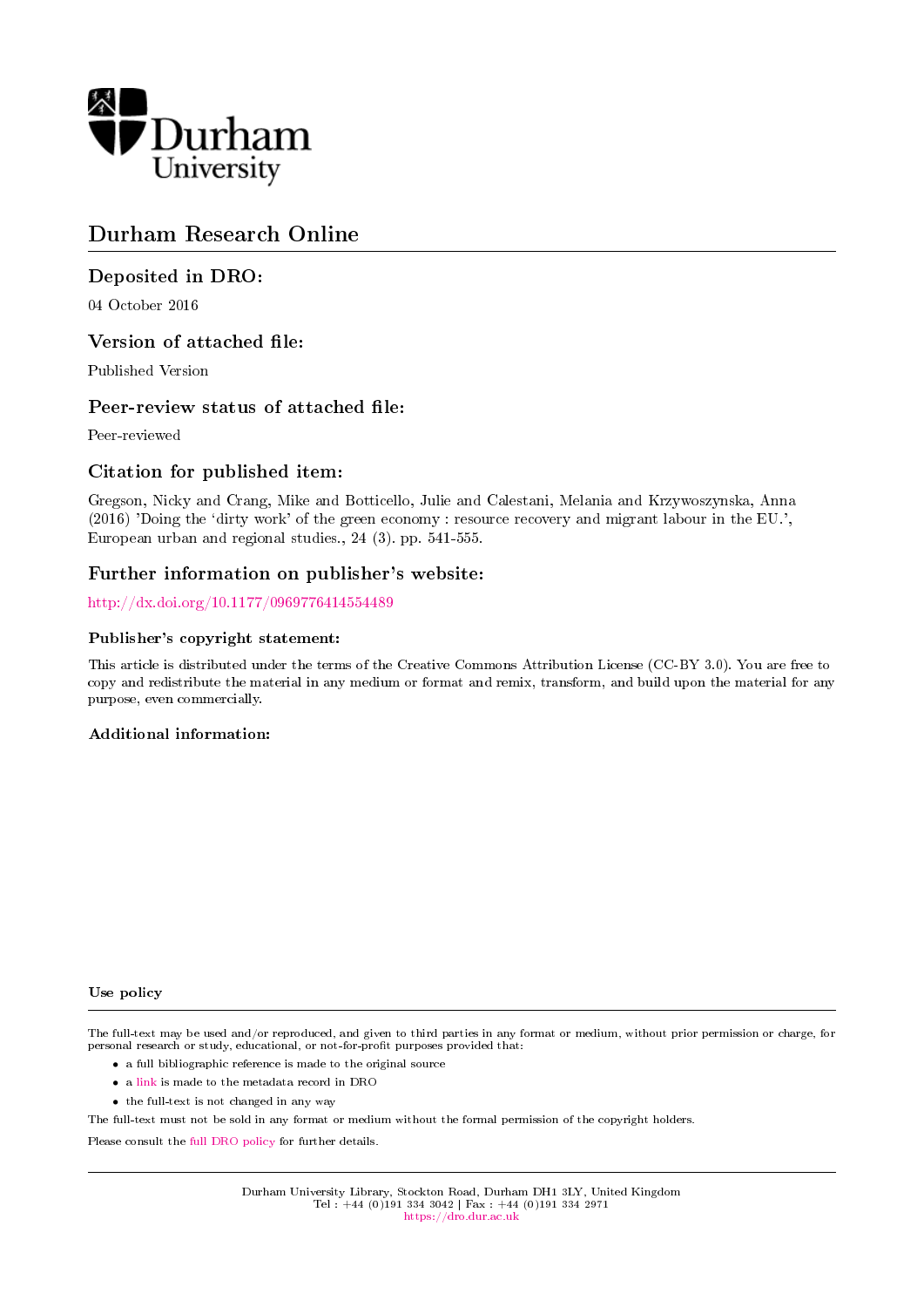

# **Doing the 'dirty work' of the green economy: Resource recovery and migrant labour in the EU**

European Urban and Regional Studies 2016, Vol. 23(4) 541–555 © The Author(s) 2014



Reprints and permissions: sagepub.co.uk/journalsPermissions.nav DOI: 10.1177/0969776414554489 eur.sagepub.com

**SSAGE** 

## **Nicky Gregson and Mike Crang**

Department of Geography, Durham University, UK

## **Julie Botticello**

Department of Geography, Environment and Development Studies, University of London, UK

## **Melania Calestani**

Primary Care and Population Sciences, University of Southampton, UK

## **Anna Krzywoszynska**

Department of Geography, Durham University, UK

#### **Abstract**

Europe has set out its plans to foster a 'green economy', focused around recycling, by 2020. This pan-European recycling economy, it is argued, will have the triple virtues of: first, stopping wastes being 'dumped' on poor countries; second, reusing them and thus decoupling economic prosperity from demands on global resources; and third, creating a wave of employment in recycling industries. European resource recovery is represented in academic and practitioner literatures as 'clean and green'. Underpinned by a technical and physical materialism, it highlights the clean-up of Europe's waste management and the high-tech character of resource recovery. Analysis shows this representation to mask the cultural and physical associations between recycling work and waste work, and thus to obscure that resource recovery is mostly 'dirty' work. Through an empirical analysis of three sectors of resource recovery ('dry recyclables', textiles and ships) in Northern member states, we show that resource recovery is a new form of dirty work, located in secondary labour markets and reliant on itinerant and migrant labour, often from accession states. We show therefore that, when wastes stay put within the EU, labour moves to process them. At the micro scale of localities and workplaces, the reluctance of local labour to work in this new sector is shown to connect with embodied knowledge of old manufacturing industries and a sense of spatial injustice. Alongside that, the positioning of migrant workers is shown to rely on stereotypical assumptions that create a hierarchy, connecting reputational qualities of labour with the stigmas of different dirty jobs – a hierarchy upon which those workers at the apex can play.

#### **Corresponding author:**

Nicky Gregson, Department of Geography, Durham University, Lower Mountjoy, South Road, Durham DHI 3LE, UK. Email: nicky.gregson@durham.ac.uk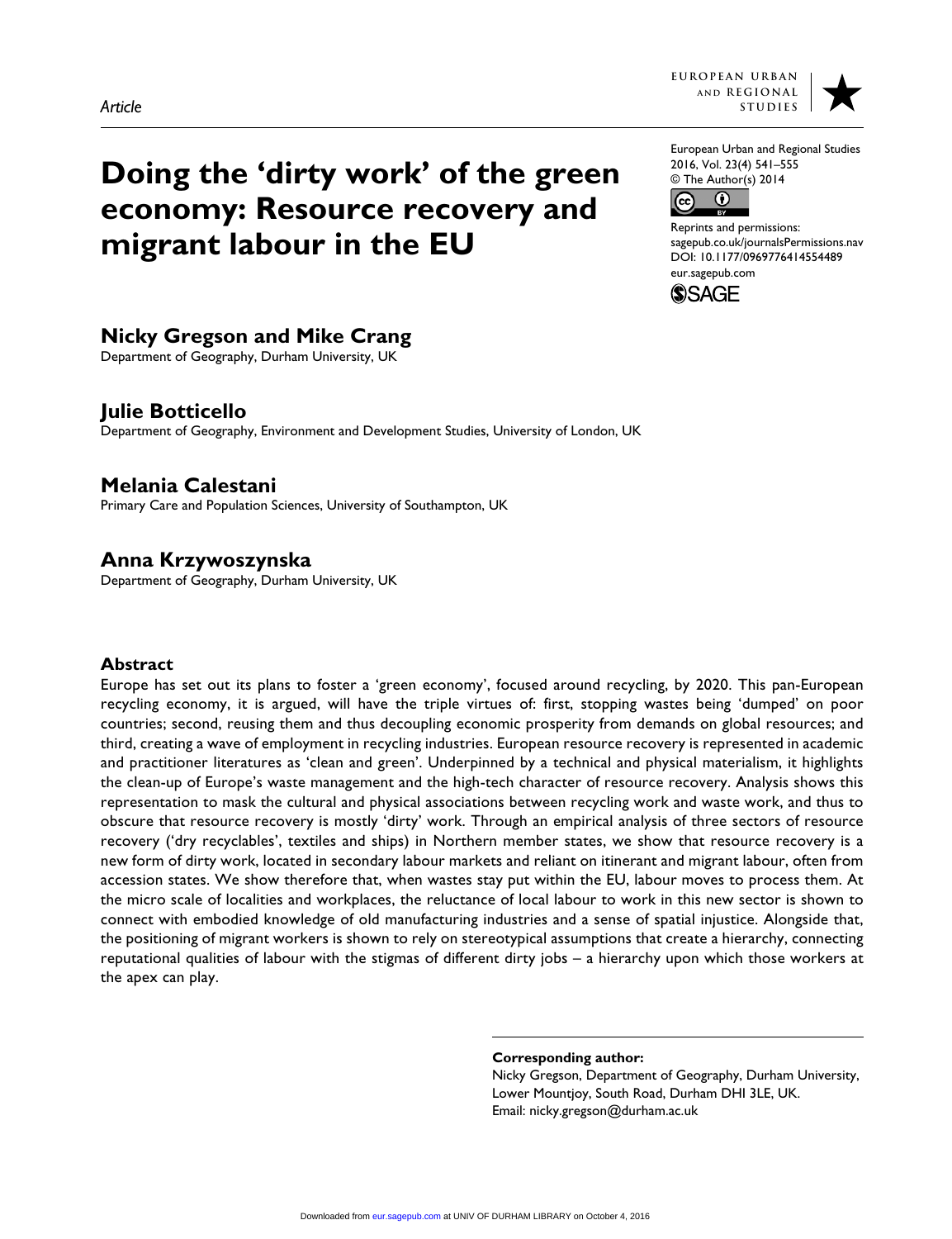#### **Keywords**

EU, labour, municipal waste, recycling, ship recycling, textile recycling

The recovery of secondary materials, or resources, for recycling within the European Union (EU) has become central in the drive to the greening of European economies. Three related motivations underpin this. First, there is an environmental and geopolitical driver to decouple economic growth from the consumption of finite material resources. Resource recovery within the EU is seen as a means to sustainable production and as a way of breaking a resource dependence that is argued to be leaving the EU vulnerable to capricious external powers, especially as demand from non-Western countries for the same resources increases (European Commission (EC), 2011; European Environment Agency (EEA), 2011). Second, current global recycling labour is found largely in the developing world (Alexander and Reno, 2012) and is haunted by the trope of waste workers in the Global South whose labour breaks up the iconic consumer goods of the digital age or the capital goods of globalisation – mobile phones, computers and merchant ships (Basel Action Network (BAN), 2002, 2005; ILO, 2004; Greenpeace/FIDH/YPSA, 2005). This figure has been central to the global environmental justice movement. Circulating images, often of child labour working in environmentally degrading conditions in the Global South, have served to bolster the critique of the wastefulness of Western consumerism, showing that the burden of the world's waste rests on the shoulders, and is felt in the bodies of the poorest of the poor (Clapp, 2001; cf. Crang, 2010). In response, environmental non-governmental organisations (ENGOs) pressurised Western states to bring recycling operations closer to the homes of Western consumers. This 'proximity principle' has played a prominent role in European waste policy for the past twenty years. Third, there is the promise that elevated levels of European resource recovery might also boost EU economies, via increasing employment in the 'green economy'. Waste management companies, for example, advance claims that, in the UK alone, expanding recycling could create up to 84,000 jobs in the next decade, and that these might

have the added virtue of being located in areas formerly associated with heavy industries (SITA UK, 2012: 4). In the EU as a whole, jobs in recyclingrelated activities grew from 230,000 to 500,000 between 2000 and 2008, at a rate of over 10% per annum (EEA, 2011: 17).1

Foundational to the proximity principle is that the societies who generate the world's wastes should be those who bear the responsibility for their management. This principle is encoded in the EU's Waste Framework Directive, which seeks to prevent 'toxic' waste from being exported across the EU's borders. European waste management is further structured by the EU Landfill Directive (1999), which sought to divert materials from landfill, and by a raft of sector-specific regulations such those as for end-of-life vehicles. The Landfill Directive has boosted recycling rates across the EU through the implementation of stepped yearly targets for member states. Indirectly, it has also extended the reach of ethical consumption for European consumers, to encompass the discards that are an effect of consumption (Bulkeley and Gregson, 2009). 'Doing the recycling' has become part of a responsible consumption across the EU. It is normative, habitual and extends care at a distance from its traditional focus on workers in the agricultural and primary manufacturing sectors of the Global South (Barnett et al., 2005) to include environmental care for distant lands and, additionally, for distant workers. In this way, European consumers' domestic recycling labour is connected to the alleviation of environmental degradation in developing countries as well as caring for and about recycling workers in the Global South. The question that remains unasked in these developments, however, is 'what kind of work has accompanied the rise of recycling *within* the EU?' The academic literature thus far has largely ignored this question. Much existing research positions recycling under the banner of sustainable consumption and examines it through consumers and consumption. The interest is in the recycling habits and practices of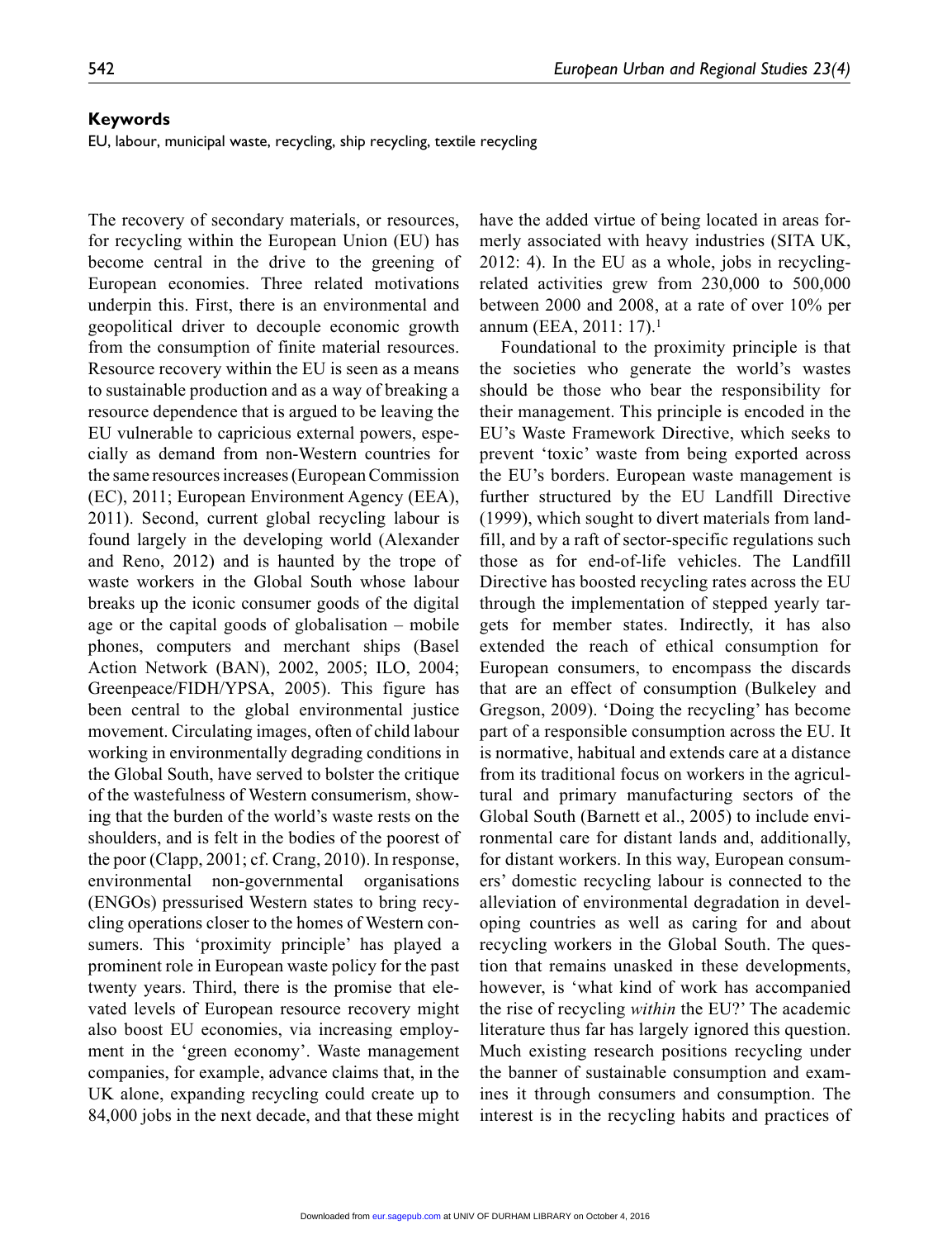consumers, the willingness of consumers to do the work of pre-sorting rubbish, and thus in explaining differences in recycling rates between different groups (e.g. Barr et al., 2001, 2003; Collins et al., 2006; Darby and Obara, 2005; McDonald and Oates, 2003; Tonglet et al., 2004; Wheeler and Glucksmann, 2013). In contrast, environmental research positions recycling within the wider frame of municipal waste governance (Bulkeley et al., 2007). Whilst it acknowledges the activities of collection, its focus is more on governing waste and its destination than on the economic effects and kinds of jobs created. Recent work on the processing of waste has focused on charting the performative effects of governance categories in defining what is waste and what is a product, and on the entanglement of material flows that result where one waste bleeds into another product (Lepawsky, 2012; Lepawsky and Billah, 2011). In so doing it follows the flows of materials (Gregson et al., 2010a), rather than accepting an a priori definition of a production network. Such work has highlighted the importance of global recycling networks (Crang et al., 2013), analysed material value translation across economies (Alexander and Reno, 2012) and established the importance of resultant clusters of reprocessing industries in less developed countries that, whilst exemplifying industrial symbiosis and circular economies, are often 'dirty' and polluting rather than highly technical, clean and green solutions (Gregson et al., 2012). Nonetheless, it has pointed to the global organisation of material flows and their connection to different kinds of labour around the globe. However, it has paid little attention to recycling labour within developed countries.

In the European policy literature, recycling is represented as a classic case of 'ecological modernisation' (Pellow et al., 2000), creating thousands of 'green' jobs within the EU in an innovative new sector that is argued to be beneficial to the environment, through resource conservation and appropriate waste minimisation and management, and to the economy, through generating new forms of employment. Such representations figure strongly in the two major European policy statements on green growth and the development of a European green economy: the EU Thematic Strategy on the Prevention and Recycling of Waste (Commission of the European Communities, 2005) and the Roadmap to a Resource Efficient Europe (EC, 2011), both of which set the EU on the course to becoming a 'recycling society' by 2020. In these documents, European recycling is invariably portrayed as a clean as well as green activity.

In this paper we interrogate the representation of European resource recovery as clean and green. Our contention is that the emphasis within European recycling is on governance, which assumes a technical and physical materialism in which what matters are technological possibilities of resource recovery and environmental outcomes. A consequence is that little or no attention has been paid to how value is created from paid labour, which does the work of resource recovery or recycling the collected materials. Not only does this render these labour processes within the EU invisible, but that omission also allows for a portrayal of European resource recovery as clean and green. We show how a focus on recycling work as this is actually performed within Northern EU member states results in a very different reading. We draw on research in resource recovery sectors in two Northern European member states (the UK and Belgium) to show that such work is associated with the four Ds: it is dirty, often demeaning, physically demanding and in some cases, dangerous; added to which it is extremely lowly paid. These characteristics have clear and predictable effects on who does this type of work, through the historical association of waste work with marginalised and foreign workers (Zimring, 2004) and its intertwining with current EU labour hierarchies. Resource recovery in the Northern EU member states is work that local labour is often unwilling to do (c.f. Tannock, 2015); it is often migrant work; it is highly gendered, with patterns depending on the type of goods and materials being recovered; and it is associated particularly with workers from the A8 member states as well as non-EU nationals. As such, our research shows that, when wastes are sequestered within the EU's borders, it is labour that frequently moves to achieve their recovery as secondary resources.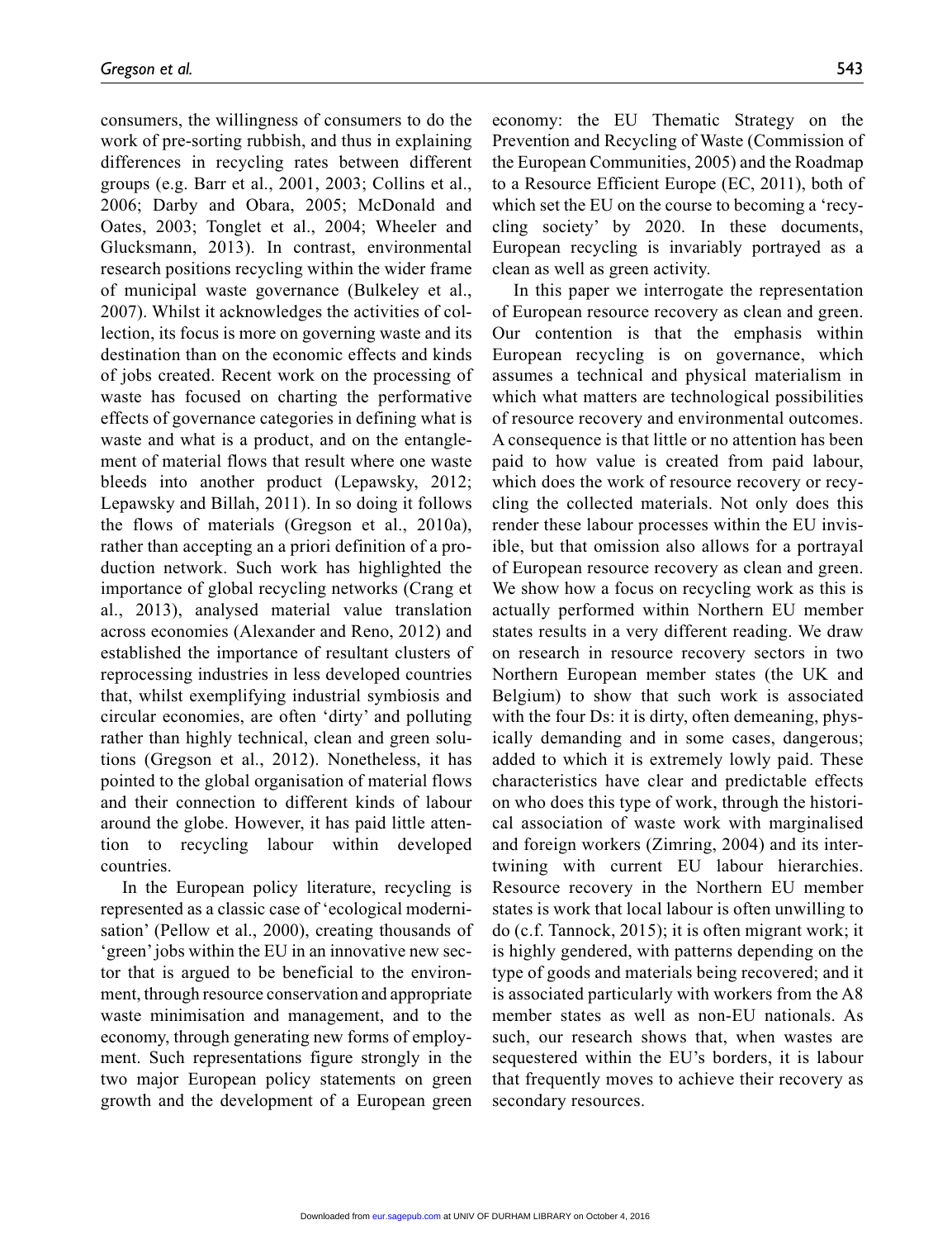A second contribution of the paper relates to a growing body of research on A8 migrant labour in Northern Europe. This has focused on Polish migrants, for the most part, in the UK but particularly within London, and has concentrated on the hospitality/catering and construction/handyman sectors (Baum et al., 2007; Datta, 2008; Datta and Brickell, 2009; Devine et al., 2007a, 2007b; Friberg, 2012a; Janta, 2011; Janta et al., 2011; Lyon and Sulcova, 2009; Perrons et al., 2010; Wills et al., 2009; c.f. Stenning and Dawley, 2009). Work on female migrant workers has addressed A8 labour but has focused far more on non-EU nationals, particularly within global care chains in the domestic and health-care sectors (Cox, 2007; Dyer et al., 2008; Yeates, 2012; but see Perrons et al., 2010). It has emphasised how embodied attributes of workers are drawn on, and interpellated, by employers and migrant workers at the micro scale of particular workplaces (McDowell et al., 2007). Across these literatures the term 'the hard-working Pole' emerges as a key cultural category, for both employers and labour. By contrast, a focus on the resource recovery sector highlights divisions *among* A8 migrant workers. It shows a labour hierarchy in this part of the secondary labour market that has Poles either at or near its apex. In resource recovery there are jobs that Poles will not do and jobs where the 'hard working' trope is not drawn on. In certain recovery sectors associations with physically hard, dirty work are read through a hyper-masculinity that codes such tasks with fun, pleasure and the frisson of danger. Rather than hard work, recovery work – at least in certain sectors – is seen to offer exciting, easy work, for relatively good money. The paper concludes by considering the wider ramifications of these findings with respect to A8 migrant labour and the policy goal of creating a pan-European recycling society. We begin, however, by establishing the main contours of recycling as this is discursively constructed and performed within the EU, and its identification as a clean activity, central to greening economies.

Clean and green, or dirty work?

For the past thirty years waste has been at the heart of EU environmental policy. So too has a sense of progressive cleansing, in which old polluting technologies and environmentally degrading forms of waste management have been increasingly regulated out of existence and replaced with newer, modern forms of waste management. At the same time, hazardous wastes have been regulated more tightly and responsibly than in the past. This sense of progress figures strongly in recent EU strategy statements on recycling and waste:

Heavy polluting landfills and incinerators have been cleaned up. New techniques have been developed for the treatment of hazardous waste. Hazardous substances are being removed from vehicles and electrical and electronic equipment. The levels of dioxins and other emissions from incinerators are being reduced. (EU, 2005: 3)

Recycling has played an important role in environmental clean-up. Recovering materials from discarded goods, which are then recycled through further rounds of manufacturing, has been the chief means of reducing waste. In acting to reduce waste, recycling is seen to be a means to a cleaner form of consumption and, through its increasing application in business and industry, to cleaner forms of production.

If 'cleaner' was the aim attached to recycling in the late 1980s and 1990s, the current favoured adjective is 'greener'. The EU's 2020 strategy after the 2008 financial crisis is for a smart, sustainable and inclusive EU, in which resource efficiency is seen as a means to economic and ecological security and sustainable growth. Recycling is seen to play a pivotal role within this:

Recycling has an essential role to play in achieving a major European and global policy priority: the shift to a green economy… generates prosperity while maintaining a healthy environment and social equity for current and future generations…. Today three of the most important challenges facing Europe are reducing environmental burdens, creating new jobs and enhancing the research base for the economy. Recycling can make a substantial contribution to addressing all three challenges, offering a win–win opportunity. (EEA, 2011: 7–8)

Recycling, then, sits at the heart of the EU's imagined economic transformation in the twentyfirst century (EC, 2011). Providing green as well as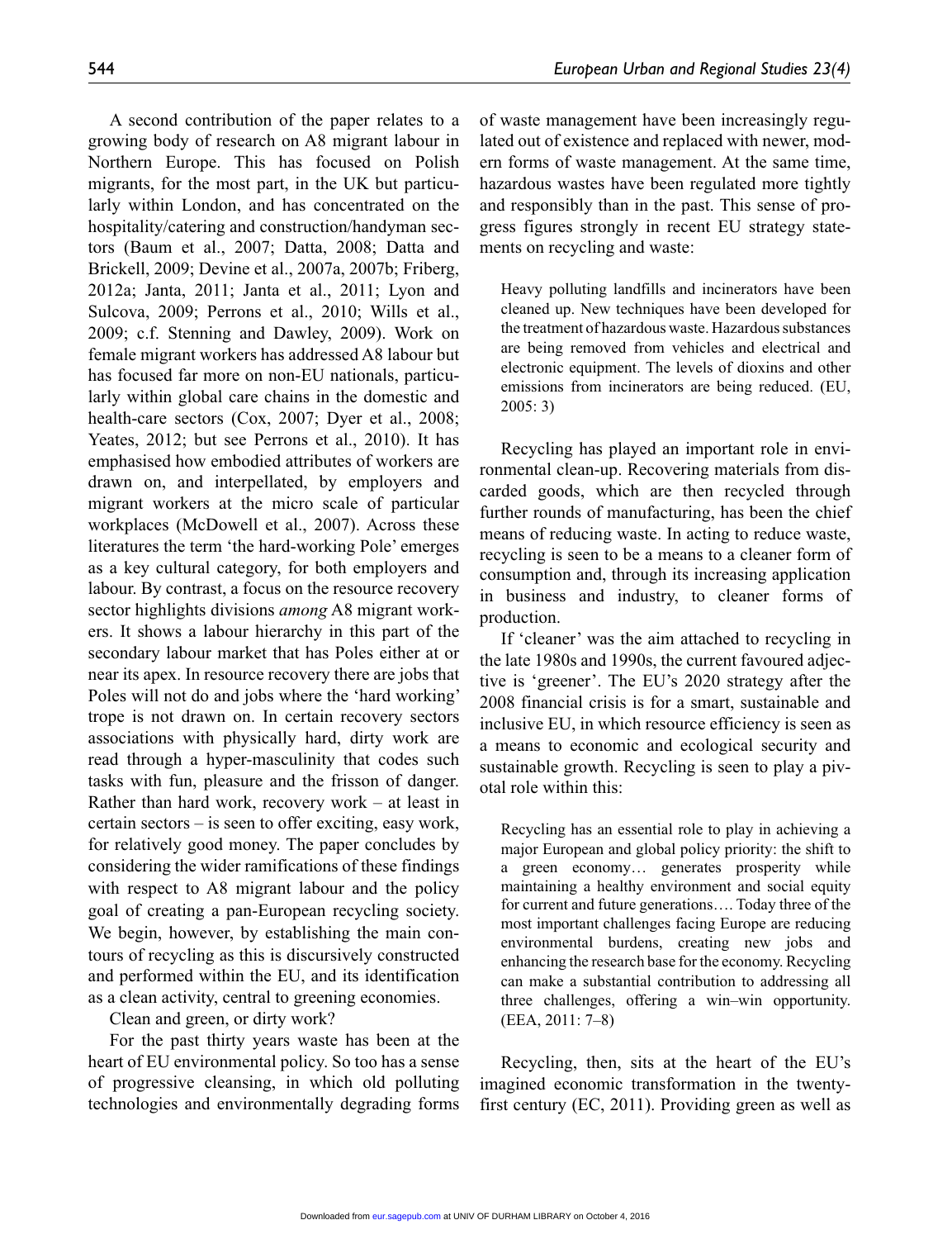clean high-tech growth, it is seemingly impervious to critique.

Our contention is that this representation of European recycling needs careful and critical interrogation. This is not just because it has been argued that the capital-intensive materials recovery operations that characterise European recycling create demand for more, not less, waste, nor because they can be argued to have led to a consumer 'rebound' effect, as doing the recycling is used to justify more, not less, consumption at the level of individual households and consumers (Alexander and Reno, 2012). Rather, we question the degree to which European recycling activities are as clean as they are made out to be. To make this argument we first need to establish two points.

First, the thinking about European recycling is dominated by a technical and physical materialism (Alexander and Reno, 2012) that is pervasive within the paradigms that dominate the recycling literature, many of which are derived from engineering and physical science.2 It emphasises the technical possibilities of materials transformations and the efficiencies of recovery, and highlights that European recycling is modern, or highly mechanised, rather than being labour intensive, as is believed to dominate recycling in the Global South (c.f. Minter, 2013). The academic and policy literatures focus overwhelmingly on the possibilities for, and rates of, recovery, whilst the trade and business press focus much more on technological advances for mechanising materials characterisation, recognition and separation. From a social sciences perspective, however, a key absence here is the labour process in the developed world. This is significant since it raises social equity issues about the scale of ecological benefit versus bringing workers into closer contact with environmental hazards, often in poor working conditions (Pellow et al., 2000).

Second, whilst current policy literature on European recycling makes connections to jobs and growth, it does so largely in macro-economic terms. The argument here is two-fold. First, that recycling creates more jobs than either landfill or incineration, and so is not just the better option in terms of the waste hierarchy but also the better option in terms of economic growth and well-being. Second, it is

asserted that, as recycling rates increase across the EU, a large number of new jobs in the new green economy will be created. In this way, the link between growth and waste is not only broken but so too is the association with limiting growth that has restricted the appeal of environmentalist positions. Instead, the green economy becomes an engine for economic growth. Shifting to the micro level, however, an open question is 'just what types of jobs are created by the recycling sector?' The EEA state:

Recycling makes an… important contribution to the green economy in terms of creating new jobs. The employment opportunities in the recycling sector include low skilled work in particular but also include medium and high skilled jobs, ranging from collection, materials handling and processing to manufacturing products. (EEA, 2011: 14)

However, and tellingly, references to low-skilled work are not present in either the trade press or in strategic-level EU policy documentation, in which only medium- and highly-skilled jobs are referred to and where headline plans for 'reducing materials use by 17% to 24%' are associated with 'creating between 1.4 and 2.8 million jobs' (European Resource Efficiency Platform (EREP), 2013)

Together these two points signal elisions about labour in the resource recovery sector. This has a weak and a strong form. The weak variant rests on a degree of elusiveness and slippage with regard to precisely which types of jobs are involved in the sector and at what skills level. Low-skilled work is not itemised, and even 'operative' tasks such as kerbside collection are represented as being medium-skilled jobs. The stronger version is where labour is rendered invisible through the focus on technology and materials transformations. Both weak and strong variants are a form of rhetorical masking. The use of the adjectives 'clean' and 'green', through their associations with sustainability, environmentally sound management and resource efficiency, is the means to this. They work to promote, but also simultaneously protect, European recycling by shielding labour from unwelcome scrutiny.

Research on global recycling networks shows that resource recovery depends on the separation, sorting and segregation of discarded goods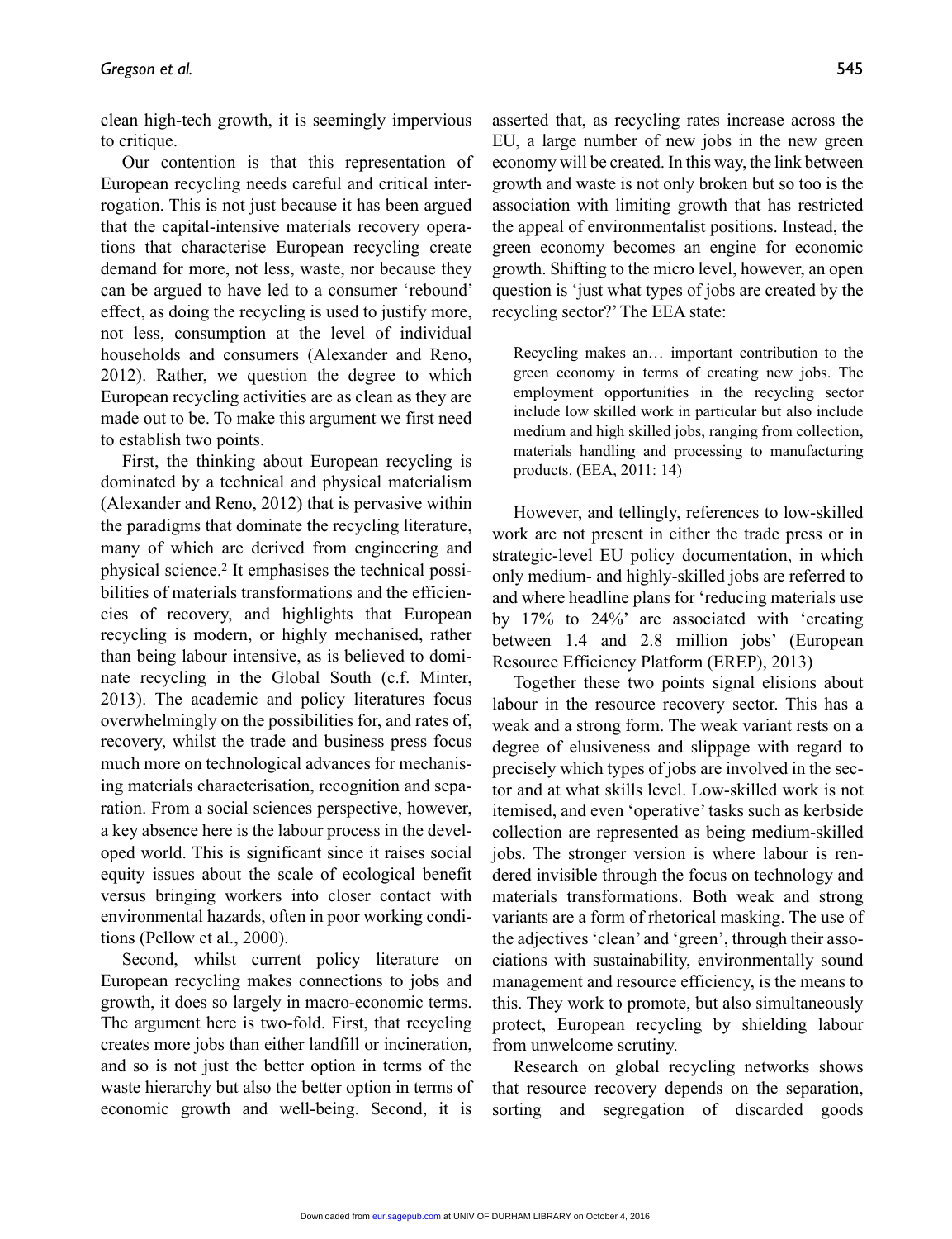(Botticello, 2012; Crang et al., 2013; Gregson et al., 2013). The tasks of separation, sorting and segregation relate to categories, or grades, of materials demanded by producers using the recycled materials. Sorting discarded goods into categories is the means by which value is created in resource recovery. Categories are expressed in terms of the degree of material purity and contamination for any given product. Generally, the more sorting, separation and segregation work that occurs then the higher the purity of the resultant materials, and higher purity commands higher prices in the markets. Of greater significance for our argument here, however, is the nature of sorting, separation and segregation as work. It is here that connections between recycling and dirty work, in both the physical and symbolic sense, are to be drawn.

The language of purity and contamination does not just apply to material properties. Culturally, waste work has long been seen as impure, contaminating and symbolically damaging in the classic sense argued by Mary Douglas (Douglas, 1966). Of necessity, separating, sorting and segregating discarded goods and materials into grades involves the physical handling of these materials, directly by hand or mediated through tools and machinery. Further, like mining and all forms of heavy industry, it involves an embodied work that brings workers and discarded goods, and the materials they release, into close proximity. This has potential consequences for the workers' health and well-being. As we show below, these characteristics tend to be known by local labour, which tends to be sceptical of the alleged clean and green nature of jobs in the resource recovery sector. In turn, this means that jobs in this sector are often taken up by casual, itinerant and migrant labour.

Finally, structural and organisational features combine to ensure that resource recovery in the EU is physically dirty work. The capital-intensive nature of European plants means that they require large volumes of material sourced from large geographical areas to maintain productivity levels. This is best illustrated through household recycling collections. In response to the targets associated with the Landfill Directive, more and more homes across the EU have been issued with more and/or larger

bins for recycling. Recycling collection points have proliferated in workplaces, businesses and transport interchanges, as well as in publicly accessible spaces. The economics of efficient collection from dispersed points also generates (dirty) work. Old goods tend to have accumulated dirt. Discarded goods are rarely cleaned and cared for with the attentiveness lavished on other possessions. Collection systems, too, lead to discarded material and goods lingering in receptacles (up to two weeks for household wastes, sometimes years for capital goods), before being moved for onward sorting. As a consequence, materials deteriorate in quality, particularly if they are exposed to the weather; they can attract urban animal life (typically foxes and rats); and they begin to develop the instantly recognisable pungent smell that is the aroma of discarded waste goods and materials. Correspondingly, working with such materials involves working closely with dirty, often contaminated, stuff – be that discarded paper, packaging and bottles, old clothes, discarded electronics, cars or capital goods.

In summation, work in the resource recovery sector involves the physically dirty tasks of separating, sorting and segregating discarded materials or wastes. It assuredly does convert some, but not all, discarded material to secondary resources for onward processing by manufacturers and thus contributes to broader environmental benefits of resource efficiency and conservation. But to do this involves handling large amounts of physically decaying things and materials, much of which smell disgusting and some of which can be harmful. This matters for workers, who remove physical dirt to generate cleaner streams of recovered materials. Recovering secondary resources for recycling, then, may be green, but as work it is about as far away from the adjective 'clean' as can be imagined. Resource recovery work is also invariably dirty work in the symbolic sense. Waste jobs and workers are tainted or contaminated by their association with physically impure materials. Classically, 'dirty workers handle the distasteful tasks that are necessary for the effective functioning of society that others can continue to regard themselves as clean and, therefore, superior' (Ashforth and Kreiner, 1999: 416). In that sense these are abject jobs – that are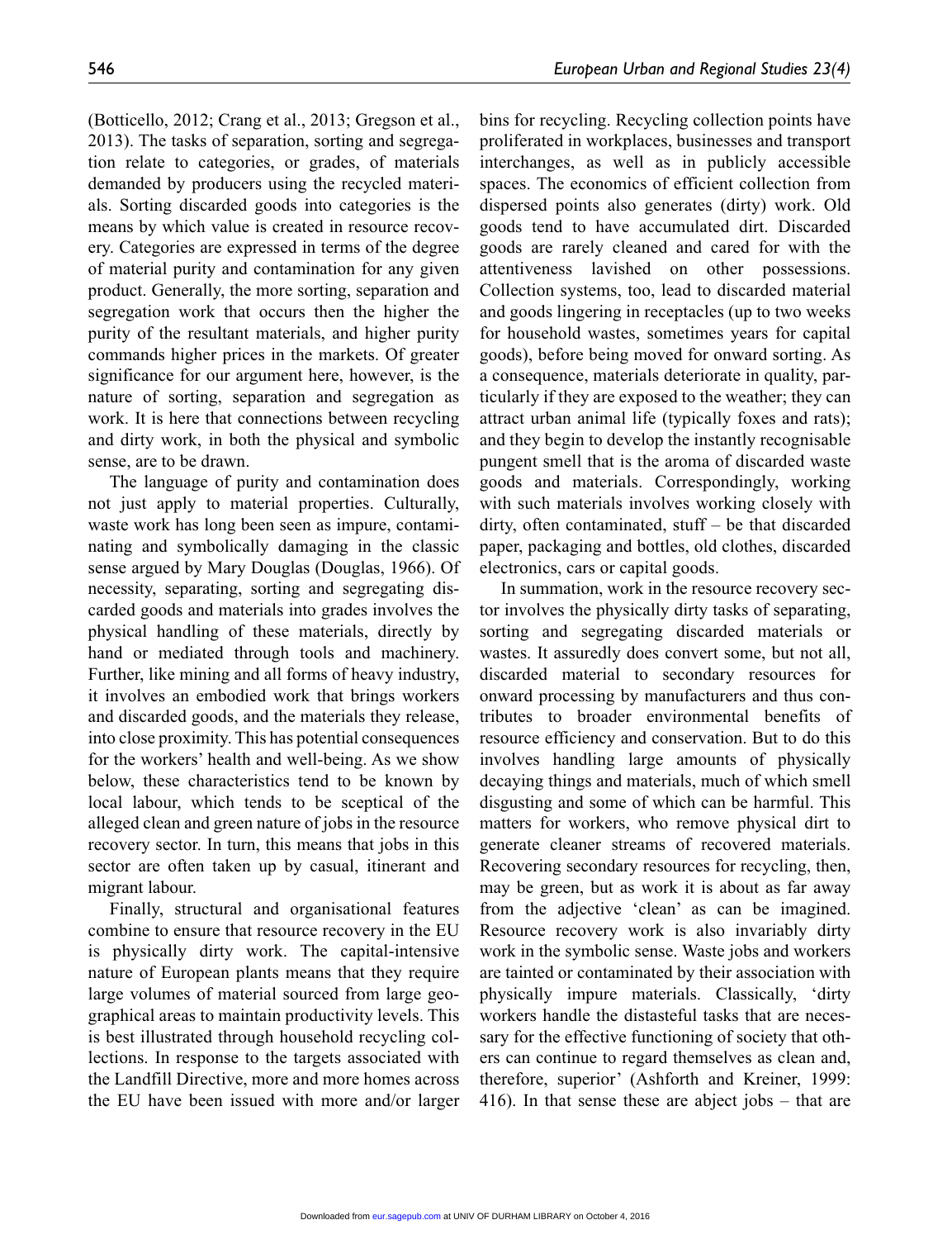polluting yet necessary for society to see itself as clean (Crang, 2010).

We show below how the physical and symbolic combine and reinforce one another, in ways that have profound effects on who gets to do these sorts of jobs in this emergent new sector in the EU. We draw on three sectors (dry recyclables, textiles and ship recycling) to show how manual labour continues to play a critical role in many sectors of resource recovery within the EU. A new form of low-skilled, low-paid, dirty work lies at the heart of the EU's new green economy, much of it performed by migrants from the A8 member states.

The study is based on linked ethnographic research in the Northern European ship recycling industry, conducted between 2007 and 2009, and in the UK textile recycling industry in 2009. The former involved repeat observation work combined with visual methods in two separate yards that represented the largest actors in the EU at the time, together with informal off-site interviews with workers (Gregson et al., 2010b). The latter is based on site visits to three textile recycling factories in the UK from 2008 to 2009, culminating in one month of fieldwork on the factory floor in a London-based textile recycling firm (Botticello, 2012). Research on the UK dry recyclables sector conducted in 2011 combined interviews with managers and site visits to eight facilities, chosen to capture varying plant size and geographical location in the sector. Ethnographic methods enabled the study to extend its grasp of the labour process, for four reasons. First, official statistics use official categories to report what happens; and formal interviews, especially with managers, focus on what is meant to happen. In both cases, observation and photo-documentation illustrated that what actually happened in practice was in every sense messier than official accounts. Relatedly, there were clearly areas of illicit practice that would simply not be otherwise accessible. Second, ethnographic work can include the socialities of workers within and beyond the workplace, and the reputation and understanding of forms of work through gossip and informal accounts in the locality. Third, it enabled engagement with the tacit and habituated elements of work environments. Fourth, we were able to get closer to the materialities of the workplace, the

embodied labour process and the stuff being worked upon – all of which are vital in understanding 'dirty work'. We use those detailed understandings of specific illustrative cases to question the wider trends reported in official accounts.

## **Inside the EU's green economy: Recycling 'dry recyclables', textiles and ships**

## *Municipal materials recovery facilities and the recovery of 'dry recyclables'*

Materials recovery facilities (MRFs) are in the vanguard of the drive to increase resource recovery in the EU. Municipal MRFs are dedicated to handling what was formerly called municipal solid waste, but is now called the 'dry recyclables' stream that is collected from European households and, increasingly, businesses. MRFs are capital-intensive, highly mechanised plants, designed to process large volumes of waste materials and turn them into products suitable for further processing; in practice this is further rounds of manufacturing. Within them, materials recognition and characterisation technologies separate out paper, card, glass, metals and plastics from the stream of materials. Municipal MRFs are emblematic of a mechanised, modern materials recovery regime. But, step inside these icons of clean, green and automated materials recovery and, alongside the technology, there is also a factorybased manual labour system.

The initial stages of pre-processing within Northern European municipal MRFs all take place in a small 'picking cabin'. Conveyor belts feed arriving materials to the picking cabin. It is here that most employees work in teams of six to eight for between 8 and 11 hours a day in what is a very noisy and confined space, standing by the belt. This is physically demanding work, governed by the speed of the belt. Journalist Alan Minter describes being shown round the equivalent process in a US municipal MRF:

We climb a stairway to… the 'pre-sort'. Here two workers stand over a high-speed conveyor belt that carries freshly arrived, unsorted 'recycling' that needs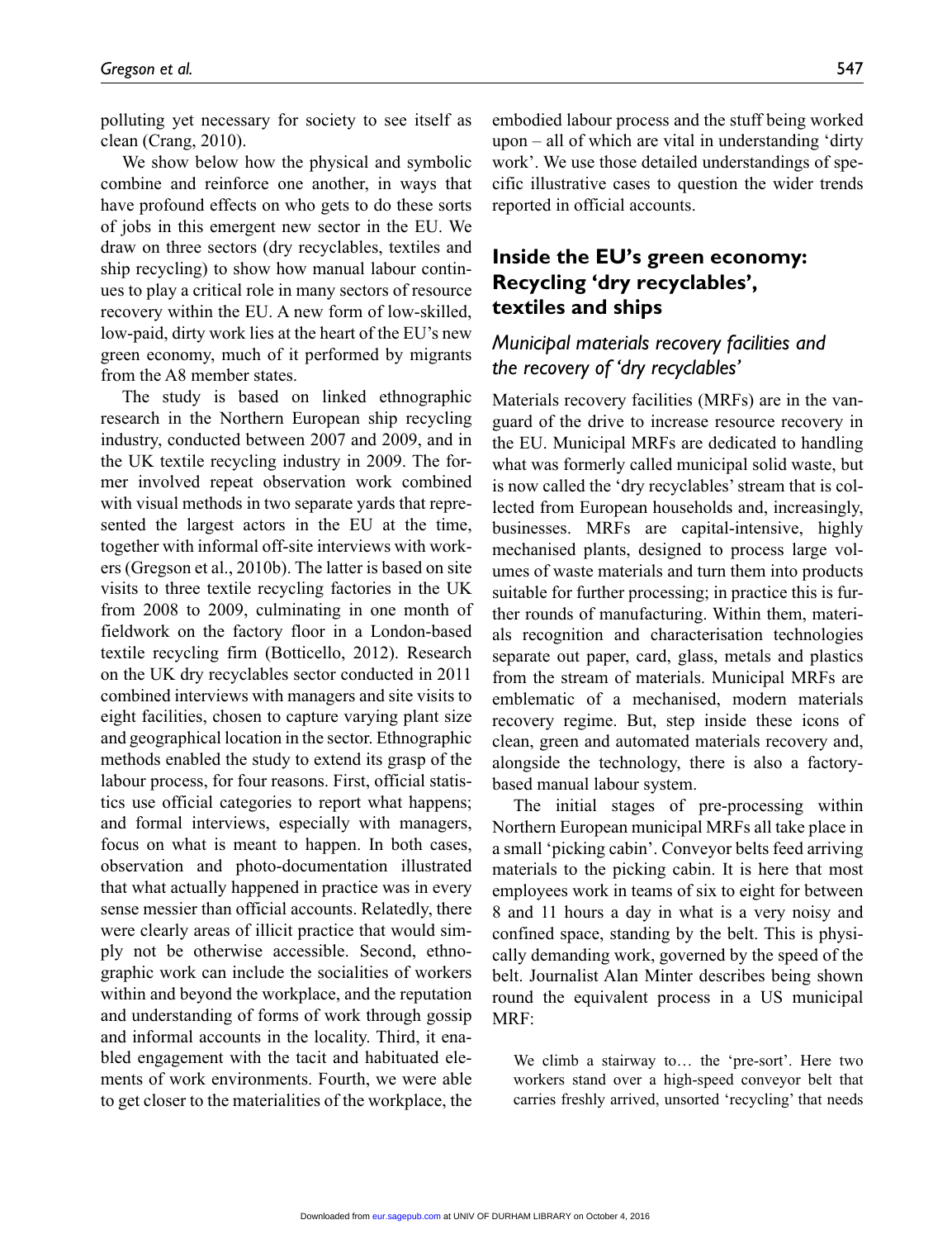to be, well, recycled! One of them reaches out and grabs a brown plastic bag from the blur, and just as quickly it disappears, sucked up by a large vacuum tube positioned directly above them…. 'Not everybody can hack this job'. Alan leans over to say, nodding at the speeding, blurry line. 'Some people get dizzy, throw up'. (Minter (2013: 19)

Similarly, a senior UK waste manager recounted his experience of the picking cabin in a 'state-ofthe-art' German municipal MRF in the following terms: 'guys, all of them Turks, stripped to the waist, sweating like pigs and working in 90 degrees'.

The pickers' task is to pull off the belt anything that either should not be in the recyclables stream or that is too problematic for the MRF's capitalintensive, mechanised systems to handle. Interviews with managers of municipal MRFs suggest that such problems are commonplace. Over-sized card and the wrong sorts of plastics often turn up on the belt, as does pretty much whatever else one can imagine – hospital waste, dead animals, plastic paddling pools and car tyres, even wheelie bins themselves. This is because recycling bins, much like all bins associated with the waste stream, are a means to getting rid of unwanted, undesirable stuff, as waste workers openly acknowledge.3 For workers therefore, gloves and masks are not just imposed by health and safety rules, but regarded as necessary just to do this dirty work. So too are ear phones, iPods and MP3 players, so that music can alleviate both the noise and the monotony of the work.

Physically demanding, monotonous, often disgusting, as well as noisy and smelly, work as a picker in a municipal MRF meets all the criteria that characterise dirty work, and the pay is typically minimum wage. Physically dirty work also becomes culturally 'dirty work'. Much as in a host of other sectors, such as kitchen work, hotel housekeeping and cleaning, in the resource recovery sector embodied work combines with the cultural signifiers of dirt and waste to ensure that the people who do these kinds of jobs are more likely to be certain types of workers than others. Municipal MRF managers are reluctant to publicise it, to grant access to their workers, or to discuss labour in anything other than general terms, but UK agency advertisements that specify that 'Polish language skills' are desirable for

MRF cabin process workers are more than suggestive of just who gets to do these jobs.

Materials recovery via European municipal MRFs, then, may be mechanised and modern, but it simultaneously depends on hard, dirty, manual factory work – the kind of low-paid assembly-line working that largely disappeared from Northern and Western Europe with the flight of manufacturing capital to Asia. As we show with reference to other parts of the resource recovery sector, these characteristics repeat themselves across different types of materials recovery.

#### *Textile recycling*

Textile recovery is similar to MRFs in that discarded textiles are collected from diverse sources. In the UK this would include recycling banks, charity shops and leftovers from car boot sales that are then brought to recycling plants for processing. The difference, however, is that, even in the UK, textile recycling is a highly labour-intensive process throughout, and shifts in large factories would typically involve over 100 workers at a time. Clothes are first separated by type and then sorted by wear, fibre type, weight, size, age and gender. A series of conveyor belts pass clothing around a factory, with workers handling, inspecting, assessing and classifying items by 'picking' them from the belt and then throwing them into the appropriate chutes, pigeon holes, bins or other conveyor belts. These initially classified garments then move round the factory for further assessments by other workers. In such a way classifications are refined and finer grade distinctions produced, each one tailored to a market niche – from vintage/retro, to export for reuse, to industrial rags to fibre reclamation (Crang et al., 2013). The sometimes more than 400 resultant grades ensure not only that clothing has a second life, but also that the maximum economic value is extracted from the clothing on the belt, through a variety of reuse and recycling markets.

As with manual work in a municipal MRF, textile recycling is physically demanding. The toll that the work takes on the workers' bodies is considerable. Allergies to dust are commonplace; so too are skin complaints, for workers in textile recycling plants do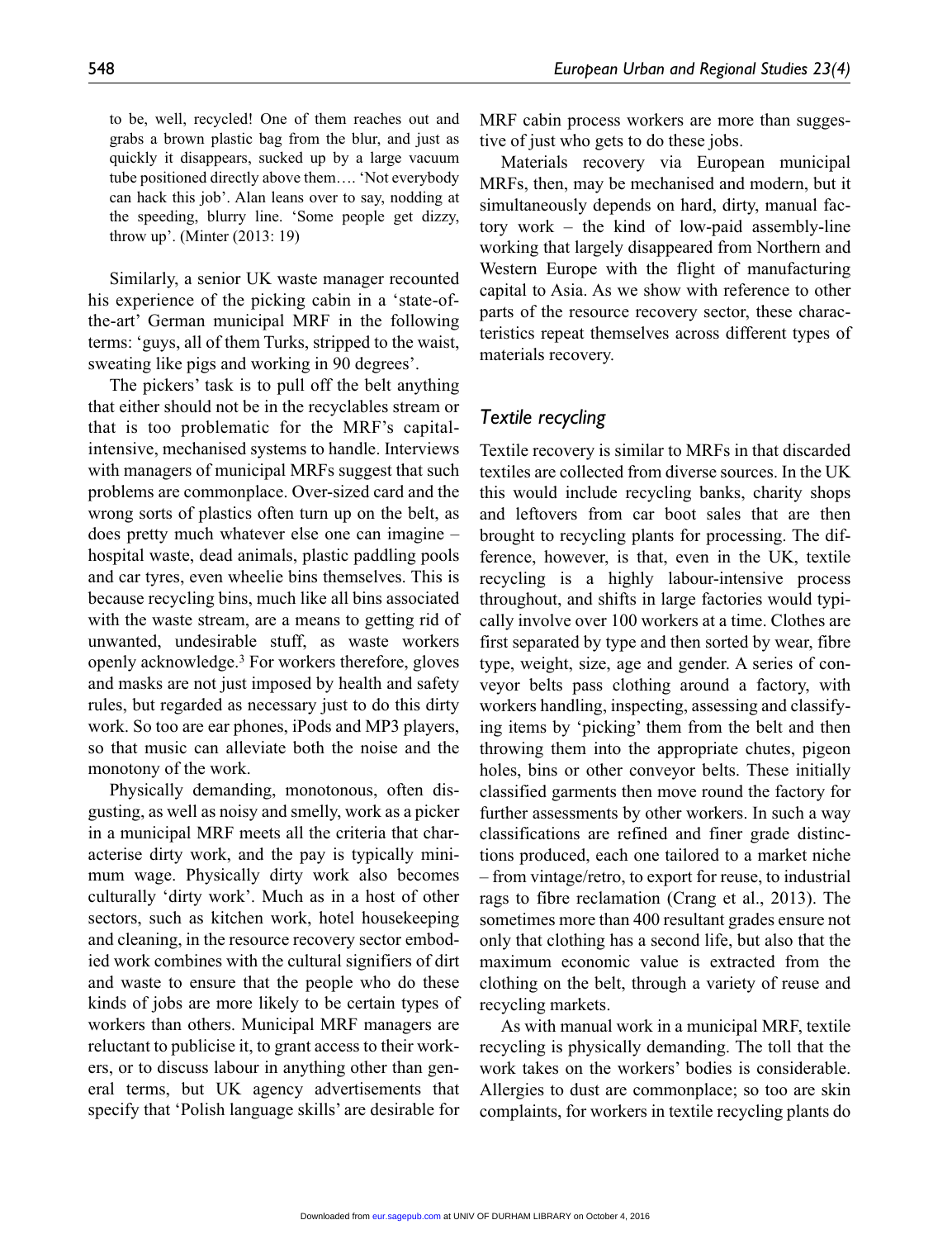not use gloves. Instead, they must rely on haptic, as well as visual, senses to classify what is unpleasant, smelly and often soiled clothing. Workers resort to over-the-counter remedies, such as nasal inhalers, to attend to excessive sneezing and running noses, while many bring additional shoes to alleviate the effects of standing in the same spot for hours on end. As with municipal MRFs, the pay is low: in 2011 in the factory studied, all sorters earned £5.73 per hour, so standard weekly take-home pay amounted to less than £200. Working overtime, at £7 per hour, brought it slightly above £200, which is still less than twothirds of the UK median wage.

Textile recycling, like much textile work the world over, is gendered as primarily women's work but, as with other areas of low-paid 'dirty work', it is particular women who get to do this work. In the study factory, Russian was the lingua franca, and the women working on the lines mostly came from Eastern Europe, principally Lithuania, Bulgaria and Russia, but not Poland. UK nationals were also notable by their absence, with the floor manager observing that they 'would be better off on the social'. In previous years, the work force had been dominated by West Africans, by workers from the Caribbean, and before that by workers from Pakistan. In each labour market phase, prevailing ethnicities relate to their perceived knowledge of key international markets in second-hand textiles (c.f. Abimbola, 2012), which are currently West Africa, India and Eastern Europe. Thus, when one textile recycler in the East Midlands was prosecuted for employing 30 illegal immigrants there were 21 Ghanaians, six Indians, two Nigerians and one from Niger (Holder, 2014). For the factory studied, ensuring that the best items get placed on the lines destined for Eastern European markets mattered most, and Eastern Europeans were assumed (by employers) to have unique skills in making these value judgements. Moreover, in this factory such essentialising knowledge connected with internal quality controls, in which employee numbers were placed on Eastern European sorting bags, making individual employees accountable for their grading decisions.

Recruitment to textile recycling factories such as this is largely word-of-mouth. Perhaps surprisingly, labour turnover was not particularly high – at least in the study factory. It was not uncommon here to find workers who had been in this factory for 6 years or even, in one instance, 16. Whilst explanations for inertia from managers would typically suggest that this kind of work was the best that such workers could either do, or hope for, sheer exhaustion and tiredness at the end of each shift 'lock' workers into such patterns of work. It is perhaps such working conditions that suggest why reports like *Well dressed? The present and future sustainability of clothing and textiles in the United Kingdom* (Allwood et al., 2006) speak of the technical possibilities of recycling but make no mention at all of the work involved.

#### *Ship recycling*

In contrast to the municipal MRF and textile recycling sectors, which rely on processing materials 'harvested' from households on a regular basis, European ship recycling is a volatile, low-frequency activity, reliant on the release of vessels into the scrap market, chiefly from member states' navies and the fishing fleet.4 As such, the work is projectbased and characterised by temporary contracts. Below management levels, the work shows a strong tripartite division of labour. At the top of the labour hierarchy is asbestos remediation and hot and cold metal cutting, both of which require workers to have the requisite level of training and certification. Below this, a range of assistant jobs include fire watching, driving and a variety of metal work. At the bottom of the hierarchy are the sorting jobs, all of which involve separating materials, chiefly metals, into categories. Some of this work is performed mechanically, typically by magnets attached to driver-operated heavy plant equipment. This separates ferrous metals from the lower volume, but higher value, non-ferrous metals. Further separation of non-ferrous metals is performed manually, typically by agency workers. All of this work is filthy work. It is outdoor work, surrounded by rust and falling metal; the fumes released by hot metal cutting cannot be avoided; and hazardous wastes and residues are all around (Gregson, 2011). With the exception of a few environmental testers, this is work performed exclusively by men, but there are key distinctions in who does which jobs.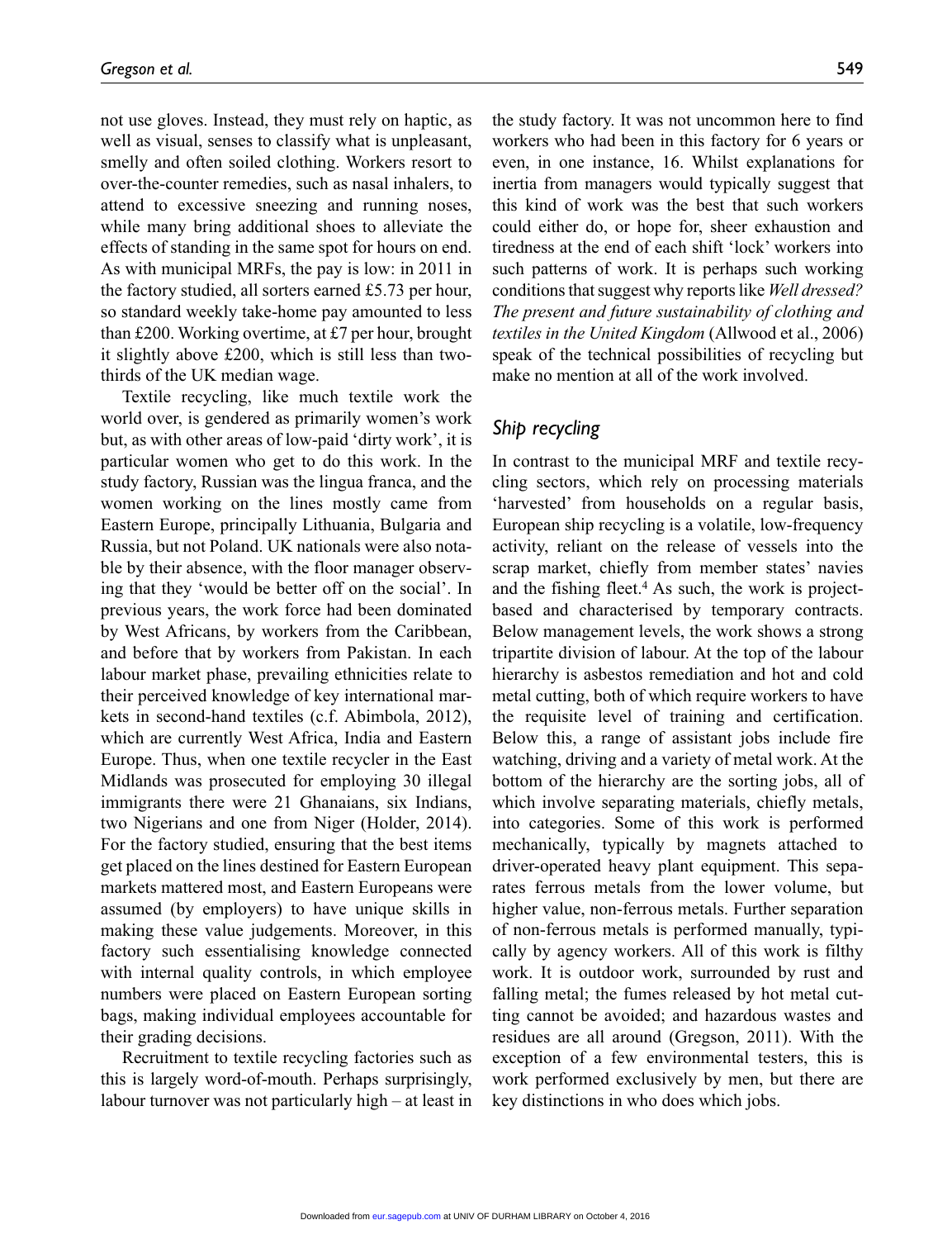Invariably, ship recycling within Europe entails itinerant, and often migrant, workers. Its basis in project work, with ships sent to different facilities, ensures this, but so too does the interchangeability of some of its associated tasks. Asbestos remediation work, for example, covers buildings as well as end-of-life ships. Asbestos remediation workers follow contracts, both within EU member states and between them. One job may be on a ship, another in a building such as a hospital or school; another may be in a power station and yet another in a retail store. The metal-cutting work within ship recycling also fails to attract local labour and relies instead on migrant workers. Sometimes, and paralleling Tannock's (2015) work on meat-processing factories in Wales, this relates to the poor reputation of particular firms in local labour markets. But it goes deeper. EU environmental regulations may suggest that former shipbuilding areas in the EU offer the most appropriate infrastructure for ship recycling operations, and green economy documents point to job creation in former industrial areas (EEA, 2011), but local labour is often unwilling to take up jobs in the industry, even in areas where there are relatively high levels of unemployment. Instead, we encountered almost universal scepticism among locals over a rhetoric that positions ship recycling as offering jobs in a clean and green industry. This is grounded firstly in embodied knowledge; of the effects on lives of working in the shipbuilding industry, and of what materials went into the making of these ships and what would be released in their unmaking, principally asbestos (Johnston and McIvor, 2000, 2004). Local people spoke about knowing what materials went into ships and would equally come out of them. Secondly, there is a sense of social and spatial injustice. The argument frequently articulated is that, having lived and worked once with dirty industries, these communities do not want to repeat the experience – that it is 'some place else's turn'. This argument was made on multiple occasions by local campaign groups in the UK in relation to the Hartlepool 'ghost ships' (Hillier, 2009) and was repeated throughout a protracted legal case.<sup>5</sup> Even once the work had begun, local people continued to recite the argument and to refer to the transient

male Eastern European labour that allegedly had been brought into the town to do it. Rumours of 'Poles living in caravans' on site were rife. In this instance therefore interpellation worked across local and migrant labour groups, and not just within firms. From the perspective of local labour, 'Poles' became a generic term for East and Central European (ECE) labour who were seen as 'mad enough' and 'foolhardy' enough to risk working in this particular firm and in this anticipated-to-bedirty industry. Thus, whilst EU policy attempts to ensure that 'some place else's turn' does not occur, intergenerational knowledge of asbestosis and mesothelioma, and of the risks of metal work, combine with stereotypical views to keep the indigenous labour force out of this sector and to see this work as appropriate for others to do.

Inside ship recycling yards, as with textile recycling, the labour hierarchy frequently maps into ethnic distinctions. This is illustrated by an established ship recycling operation located in continental Northern Europe. The entirety of the work here is organised through sub-contract chains, with different companies hired to perform distinct phases of work. Separate Dutch companies were contracted to perform asbestos removal and hot cutting for the duration of the project. All of the workers employed by the Dutch companies were itinerant Dutch. Basic sorting functions in the yard, however, were performed by Turkish-French workers. At a given point in breaking up a ship the priority becomes processing the bulk of the metal quickly to sell it on, and at that point additional workers were hired on temporary contracts via agencies known through personal contacts of the management. The majority of the workers hired were Poles, who were supplemented with Czechs at a point where further additional labour was required. The pay differentials for workers were considerable: whilst Dutch hot-metal cutters earned  $\epsilon$ 36.50/hour, the agency was paid  $\epsilon$ 20/ hour, and the Polish workers actually received  $\epsilon$ 10/ hour. So, the former earned three times and the latter 80% of the median Belgian income. In this way the sector exhibits a classic core/peripheral worker distinction, in which low-cost ECE labour, supplied via agencies, is used to provide numerical flexibility (c.f. Friberg, 2012a). Polish employment in this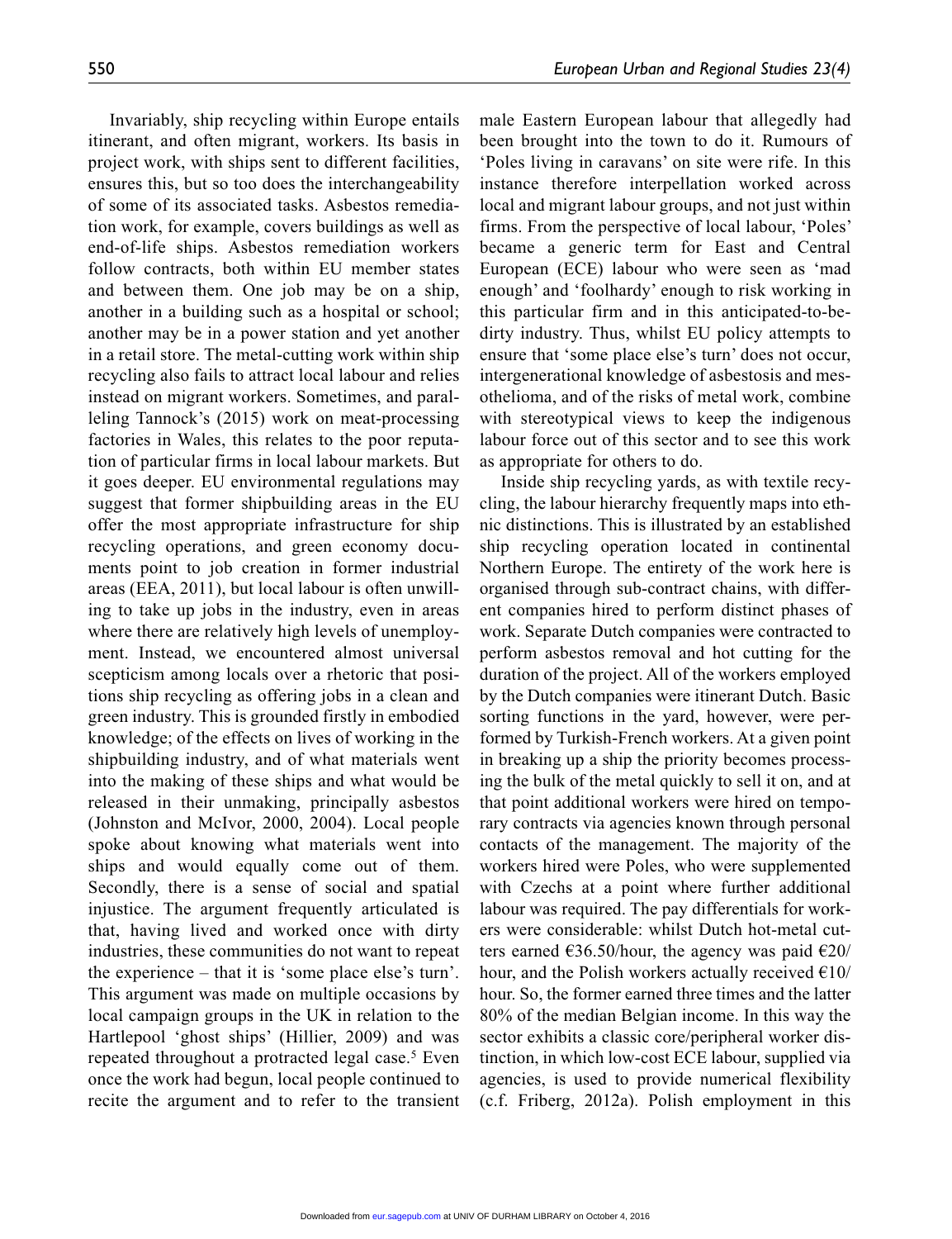yard is also noteworthy for three further reasons. First, it confirmed the down-skilling trajectory noted in the literature in relation to East–West migration (Drinkwater et al., 2008 c.f. Bachan and Sheehan, 2011). The Poles recruited here had previously worked as carpenters, welders, truck drivers and car mechanics in Poland. Second, their employment histories in Western Europe illustrated considerable mobility between EU member states (c.f. Friberg, 2012b; Stenning and Dawley, 2009) – in this case, between the UK, Belgium and the Netherlands, where they had previously performed a variety of construction and warehousing jobs. Third, and most significantly, the Polish men working in this yard did not recite the mantra of 'the hard-working Pole' (c.f. Datta and Brickell, 2009). Instead, they talked about their work as relatively undemanding, valuing their boss for not pushing them too hard; and in terms of fun and pleasure. Although the lower pay was a source of considerable grievance, the work itself was valued for its unpredictability, excitement and even for its danger – particularly when this came at the expense of mistakes made by Czech workers, whose inexperience resulted in a major fire incident in the yard. Tales of individuals collapsing through the effects of exposure to the fumes of hot cutting, of the danger of the work, of using shortcuts rather than doing the job properly and of learning on the job were all narrated positively through the figure of the tough, fearless to the point of recklessness, strong and heroic Polish male – a classic case of reframing dirty work through positive characteristics (Ashforth and Kreiner, 1999) though characteristics that here lead to their own problems. Hyper-mobility in relation to temporary work is critical for its potential occupational health risks, particularly when combined with a hyper-masculine revelling in fun, danger and unpredictability. However, in contrasting their knowledge and expertise to the lack of knowledge of their Czech counterparts, these Polish workers drew a clear distinction between categories of ECE labour, in this case based on ethnicity and hypermasculinity. These Polish men were differentiating dirty work in ways that strengthened their group identity, not through tropes of 'hard working Poles', but exuberance.

#### **Summary**

Resource recovery within the Northern European member states has resulted in low-paid, dirty, monotonous and physically demanding jobs, some which are physically dangerous. These characteristics cut across different forms of materials recovery. Cultural categorisations combine with the physical characteristics of the work to make European resource recovery a dirtier form of dirty work than that occurring in the hospitality and catering sectors, and on a par with healthcare-related body work (Dyer et al., 2008; McDowell et al., 2007). This is because it entails working directly with wastes. It may recover secondary resources but it means handling material that is already declared to be waste, and therefore expelled from the body social. In such a way the veneer of green jobs is stripped off. Recycling work is an activity that comes within the cultural orbit of waste work the world over. Furthermore, regardless of where this type of work occurs in the world, its performance – and particularly who gets to do it – works with and from workers' embodied attributes as well as stereotypical ideas. Waste work globally has long been seen as a means to marking ethnic and racial, as well as gendered, differences. It is therefore not surprising that it has become a means to inscribing distinctions between workers from the former EU-15 and those from the A8 countries and non-EU countries. The distinctions drawn within and between the A8 group of migrant workers (Poles versus other nationalities), however, point to finer grained understandings of the ECE labour force. Differentiated processes of interpellation work both between but also within resource recovery workplaces and local labour markets. Particularly significant is how a hyper-masculinity once characteristic of former manufacturing areas in Northern member states has resisted recycling work, but how that same hyper-masculinity is being reworked within the ECE labour force to reclaim such labour. More broadly, our research shows that the growth of resourcerecovery activities in Northern Europe rests on and exacerbates uneven development in the EU (Smith and Timar, 2010). It both relies on low-cost ECE labour and is a means by which hierarchies in ECE labour are emerging and intensifying. We conclude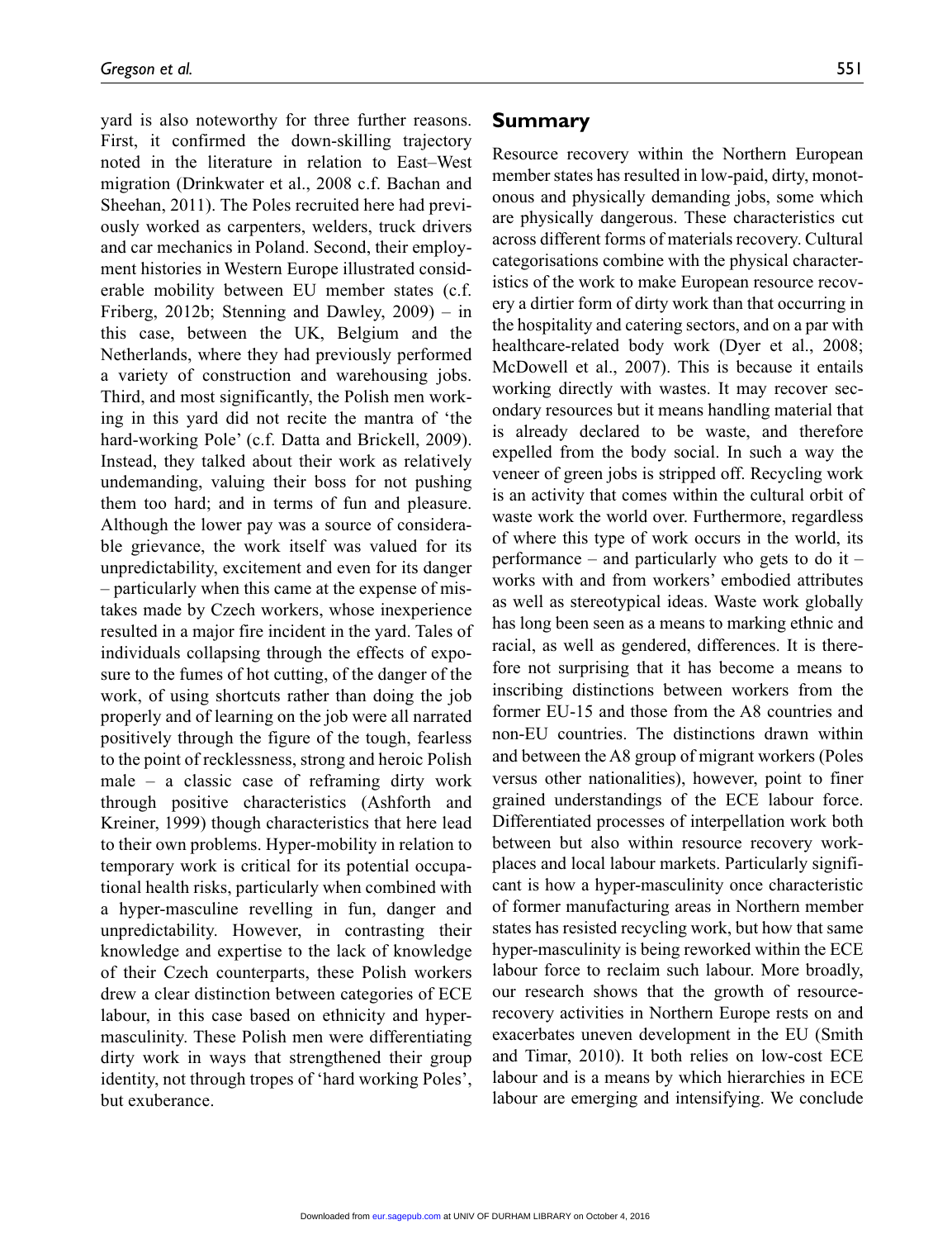the paper by reflecting more broadly on the wider implications of these findings.

## **Conclusions**

European policy promotes resource recovery in Europe as a clean and green activity central to creating sustainable economies within the EU-27. 'Lifting the veil' on European resource recovery shows it to be far from clean and green but, instead, a new form of 'dirty work'. When waste is not allowed to be processed in peripheral places, in the name of environmental justice, then peripheral workers tend to move to do the jobs created instead. The implications of this are three-fold.

First, in terms of the recycling labour process: this paper has demonstrated that resource recovery, wherever it occurs, with whatever materials, continues to require manual labour. Whilst representations of European recycling emphasise mechanisation and automation, highlighting a connection with modernity and a distancing from images of recycling in the Global South, manual labour is necessary to the creation of value in European resource recovery. The work of materials segregation and sorting continues to involve people whose work has been shown to be amongst the dirtiest of European 'dirty work'. That fundamental point is masked by the discursive construction of European recycling as being clean and green. The clean and green veneer serves to protect European resource recovery from too much scrutiny and obscures how recycling work is socially and culturally constituted as 'dirty work', precisely because it is waste work. Our contention is that it is important to recognise these jobs as such, for what they are, rather than to engage in a politics of silence and/or erasure.

Second, in terms of migration and its intersections with uneven transformations across Europe: this paper has demonstrated that, far from creating new, skilled employment, resource recovery is, for the most part, located within secondary labour markets and often rests on migrant labour, be that lowcost, itinerant EU labour or that of non-EU nationals. The implications for the debate on post-2004 enlargement and its effect on migration are considerable. Whilst that literature emphasises new ways of thinking about migration based on open borders,

mobility and temporality, our research joins with a body of work in economic geography to show how old East–West distinctions are being reworked through the core/peripheral labour distinction in Northern Europe. It demonstrates that the opening of borders to people can be a means to reworking and intensifying inequalities (Smith and Timar, 2010) that can be further intensified by the closing of borders to waste things. Old East–West distinctions are being reworked in relation to the drive to create green economies in the EU, precisely because the jobs that are being created by keeping wastes within Northern Europe are not ones that many Northern Europeans seem to wish to do. This raises profound question marks over the capacity of sustainable economies to deliver the social inclusivity that also sits at the heart of the EU's 2020 strategic vision.

Third, the goal of creating a pan-European recycling society requires pan-European resource recovery. This paper has shown that resource recovery in Northern European states depends on migrant labour from A8 countries willing to do 'dirty work' abroad for higher pay, which begs questions as to how to extend and intensify levels of resource recovery in the A8 states themselves, where recovery rates are still at very low levels but rates of employment in recycling are relatively high (Eurostat, 2009: 333). Very real questions need to be asked as to who is going to do this kind of 'dirty work' in Eastern and Central Europe. Historically, waste work in the ECE has been associated with the Roma, as an itinerant, petty-entrepreneurial activity, of a type not far removed from resource recovery in parts of the Global South (Scheinberg and Anschtz, 2006: 263– 264). As capital-intensive, highly mechanised resource recovery infrastructure moves east, with plastics recovery plants being opened in Poland by the Austrian multinational ALPLA, taking with it a demand for the types of manual labour already visible in the Northern member states, a strong possibility is that further cultural reworking will occur around this green, but dirty, work. An effect of uneven transformations in the development of resource recovery in the EU is that, ironically, future growth in resource recovery may yet rest on opening borders to workers from non-EU countries – the very workers whom the initial interventions in European waste policy, some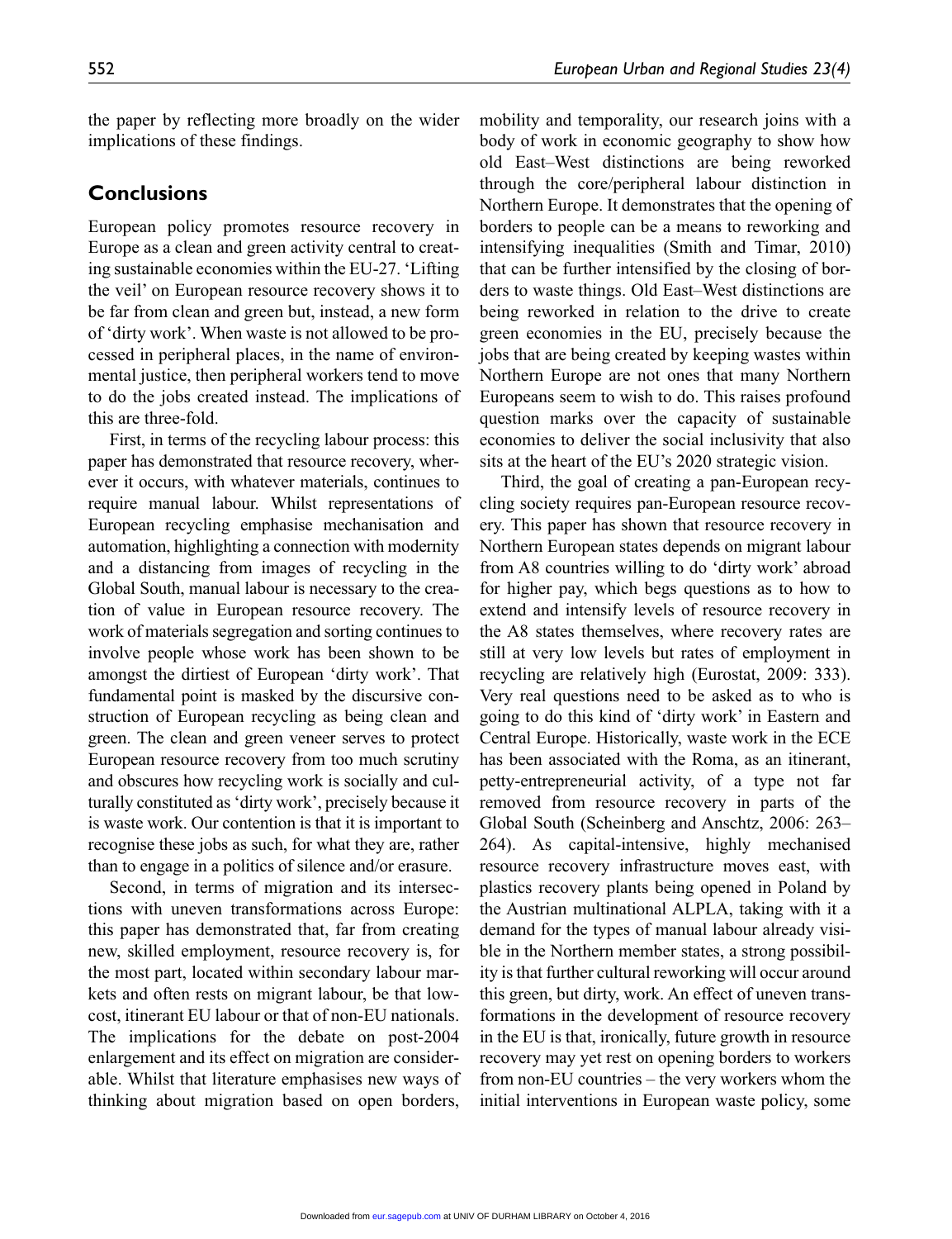30 years ago, was designed to protect. The rise in immigration to Poland from 7000 to 212,000 people per annum over the last decade is certainly suggestive here, but the topic needs empirical investigation as to the organisation of work and the values being associated with changing types of 'recycling' work. Precisely because of its irrevocable associations with waste and with 'dirty work', resource recovery will always be intrinsically bound up with race and ethnicity. As resource recovery shifts east within the EU, to encompass the predominantly white, post-Socialist states, we anticipate those debates taking on yet new twists and a new intensity.

#### **Acknowledgements**

Thanks to two anonymous referees and to Adrian Smith for their comments on this paper. The usual disclaimers apply.

#### **Funding**

This work was supported by the Economic and Research Council Large Grant, The Waste of the World (RES 000230007).

#### **Notes**

- 1. The employment data in Eurostat are not structured to allow exact calculations, as waste processing occurs in various parts of the 'eco-industry' sector where overall employment rises from 2 million to 3.4 million in the period.
- 2. The dominance of technical approaches is well to the fore in contributions to the key journals in the field, which include *Journal of Industrial Ecology, Journal of Cleaner Production, Resources Conservation and Recycling* and *Journal of Waste Management*.
- 3. In a BBC Four documentary, 'The Secret History of Waste', retired waste workers recounted tales from the waste conveyor belt, citing one instance in which the belt had to be stopped because of the appearance of a dead baby amidst the material. Although the exception, such occurrences illustrate the general point, and they are confirmed by intermittent media reports of dead human bodies in materials recovery facilities and recycling centres (Gyekye, 2008; Murphy, 2012).
- 4. Ocean-going commercial vessels are typically recycled in South and East Asia, amid considerable opprobrium over labour and environmental conditions, and are a poster child example for ENGOs of why recycling should be done in the EU (Crang, 2010).

5. The 'ghost ships' were vessels from the US reserve fleet and of Second World War vintage. Since the US banned exporting them to less-developed countries, it was open to a UK tender to dismantle them. The importation of such waste caused a local, indeed national, furore.

#### **References**

- Abimbola O (2012) The international trade in secondhand clothing: Managing information asymmetry between West African and British traders. *Textile* 10(2): 184– 199.
- Alexander C and Reno J (eds) (2012) *Economies of Recycling: The Global Transformation of Materials, Values and Social Relations*. London: Zed Books.
- Allwood J, Laursen S, de Rodríguez C and Bocken N (2006) *Well dressed? The present and future sustainability of clothing and textiles*. Cambridge: Institute for Manufacturing.
- Ashforth B and Kreiner G (1999) 'How can you do it?': Dirty work and the challenge of constructing a positive identity. *Academy of Management Review* 24(3): 413–434.
- Bachan R and Sheehan M (2011) On the labour market progress of Polish accession workers in South-east England. *International Migration* 49(2): 241–249.
- Barnett C, Cloke P, Clarke N and Malpass A (2005) Consuming ethics: Articulating the subjects and spaces of ethical consumption. *Antipode* 37(1): 23–45.
- Barr S, Ford N and Gilg A (2003) Attitudes towards recycling household waste in Exeter, Devon: Quantitative and qualitative approaches. *Local Environment* 8(4): 407–421.
- Barr S, Gilg A and Ford N (2001) A conceptual framework for understanding and analysing attitudes towards household waste management. *Environment and Planning A* 33(11): 2025–2048.
- Basel Action Network (BAN) (2002) *Exporting Harm: The High-Tech Trashing of Asia*. Seattle, WA: Basel Action Network.
- Basel Action Network (BAN) (2005) *The Digital Dump: Exporting Re-use and Abuse to Africa*. Seattle, WA: Basel Action Network.
- Baum T, Dutton E, Karimi S, Kokkranikal J, Devine F and Hearns N (2007) Cultural diversity in hospitality work. *Cross Cultural Management: An International Journal* 14(3): 229–239.
- Botticello J (2012) Between classification, objectification and perception: Processing second-hand clothes for recycling and reuse. *Textile: The Journal of Cloth and Culture* 10(2): 164–183.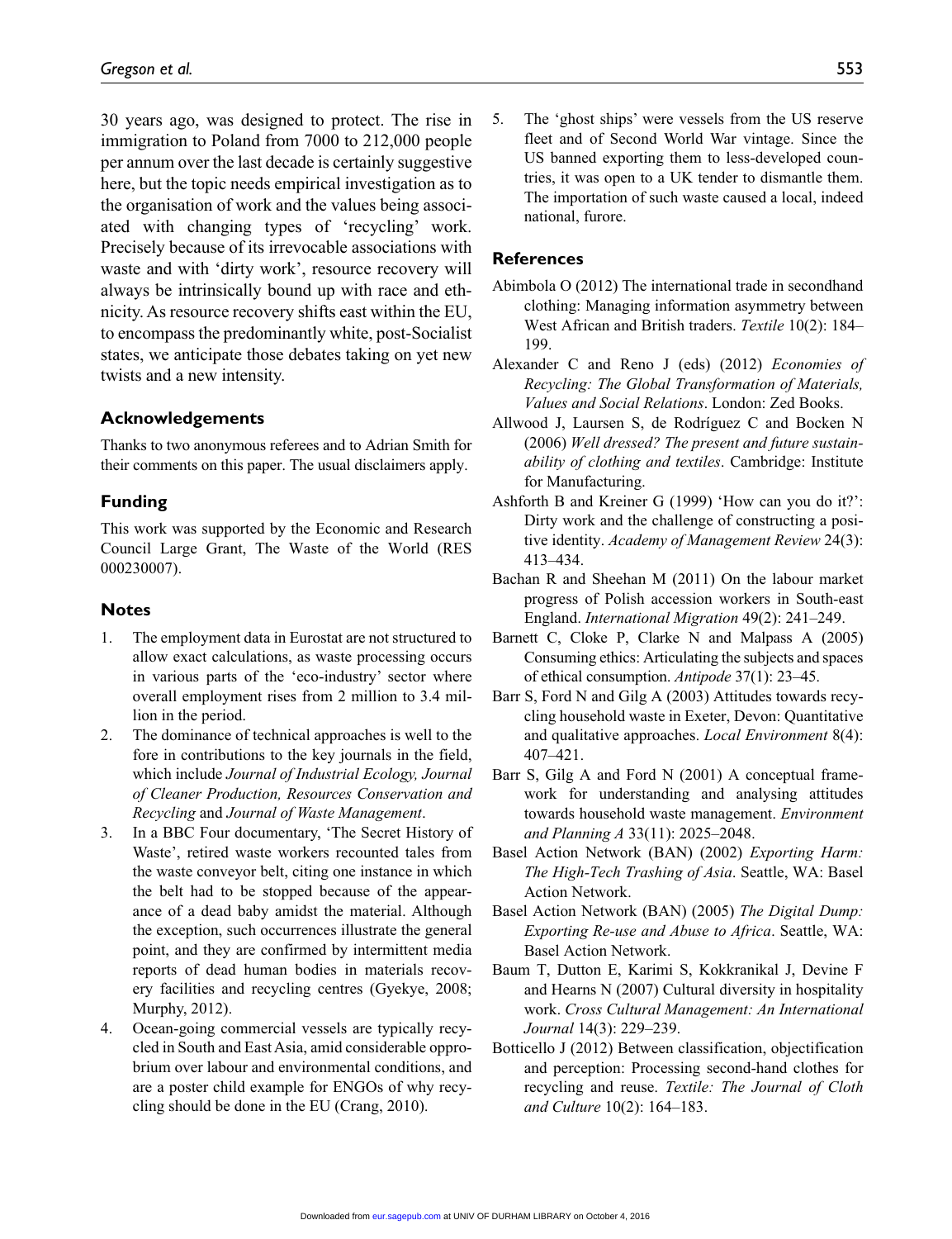- Bulkeley H and Gregson N (2009) Crossing the threshold: Municipal waste policy and household waste generation. *Environment and Planning A* 41(4): 929–945.
- Bulkeley H, Watson M and Hudson R (2007) Modes of governing municipal waste. *Environment and Planning A* 39(11): 2733–2753.
- Clapp J (2001) *Toxic Exports: The Transfer of Hazardous Wastes from Rich to Poor Countries*. Ithaca NY: Cornell University Press.
- Collins A, O'Doherty R and Snell M (2006) Household participation in waste recycling: Some national survey evidence from Scotland. *Journal of Environmental Planning and Management* 49(1): 121–140.
- Commission of the European Communities (2005) *Taking Sustainable Use of Resources Forward: A Thematic Strategy on the Prevention and Recycling of Waste*. Brussels: European Commission.
- Cox R (2007) The au pair body: Sex object, sister or student? *European Journal of Women's Studies* 14(3): 281–296.
- Crang M (2010) The death of great ships: Photography, politics and waste in the global imaginary. *Environment and Planning A* 42(5): 1084–1102.
- Crang M, Hughes A, Gregson N, Ahamed F and Norris L (2013) Rethinking governance and value in commodity chains through global recycling networks. *Transactions Institute of British Geographers* 38(1): 12–24.
- Darby L and Obara L (2005) Household recycling behaviour and attitudes towards the disposal of small electrical and electronic equipment. *Resources, Conservation and Recycling* 44(1): 17–35.
- Datta A (2008) Building differences: Material geographies of home(s) among Polish builders in London. *Transactions Institute of British Geographers* 33(4): 518–531.
- Datta A and Brickell K (2009) We have a little bit more finesse, as a nation? Constructing the Polish worker in London's building sites. *Antipode* 41(3): 439–464.
- Devine F, Baum T, Hearns N and Devine A (2007a) Cultural diversity in hospitality work: The Northern Ireland experience. *International Journal of Human Resource Management* 18(2): 333–349.
- Devine F, Baum T, Hearns N and Devine A (2007b) Managing cultural diversity: opportunities and challenges for Northern Ireland hoteliers. *Internatio-nal Journal of Contemporary Hospitality Manage-ment* 19(2): 120–132.

Douglas M (1966) *Purity and Danger*. London: Routledge.

Drinkwater S, Eade J and Garapich M (2008) Poles apart? EU enlargement and the labour market outcomes of immigrants in the UK. *International Migration* 57(1): 161–190.

- Dyer S, McDowell L and Batnitzky A (2008) Emotional labour/body work: The caring labours of migrants in the UK's National Health Service. *Geoforum* 39(6): 2030–2038.
- European Commission (EC) (2005) *Taking sustainable use of resouces forward: a thematic strategy on the prevention and recycling of waste* (COM 666).
- European Commission (EC) (2011) *Roadmap to a Resource Efficient Europe*. Brussels: European Commission.
- European Environment Agency (EEA) (2011) *Earnings, Jobs and Innovation: The Role of Recycling in a Green Economy*. Copenhagen: EEA.
- European Resource Efficiency Platform (EREP) (2013) *Action for a Resource Efficient Europe*. Brussels: EREP.
- Eurostat (2009) *European Business: Facts and Figures*. Luxembourg: EU Commission.
- Friberg J (2012a) Culture at work: Polish migrants in the ethnic division of labour on Norwegian construction sites. *Ethnic and Racial Studies* 35(11): 1914–1933.
- Friberg J (2012b) The stages of migration. From going abroad to settling down: Post accession Polish migrant workers in Norway. *Journal of Ethnic and Migration Studies* 38(10): 1589–1605.
- Greenpeace/FIDH/YPSA (2005) End-of-life ships: The human costs of breaking ships. Available at: http:// www.greenpeace/org/raw/content/international/ press/reports/end-of-life-the-human-cost-of.pdf (accessed 9 October 2009).
- Gregson N (2011) Performativity, corporeality and the politics of ship disposal. *Journal of Cultural Economy* 4(2): 137–156.
- Gregson N, Crang M, Ahamed F, Akter N and Ferdous R (2010a) Following things of rubbish value: End-of-life ships, 'chock-chocky' furniture and the Bangladeshi middle class consumer. *Geoforum* 41(6): 846–854.
- Gregson N, Crang M, Ahamed F, Akter N, Ferdous R, Foisal S and Hudson R (2012) Territorial agglomeration and industrial symbiosis: Sitakunda-Bhatiary, Bangladesh, as a secondary processing complex. *Economic Geography* 88(1): 37–58.
- Gregson N, Watkins H and Calestani M (2010b) Inextinguishable fibres: Asbestos and the vital materialism of demolition. *Environment and Planning A* 42(5): 1065–1083.
- Gregson N, Watkins H and Calestani M (2013) Political markets: Recycling, economization and marketization. *Economy and Society* 42(1): 1–25.